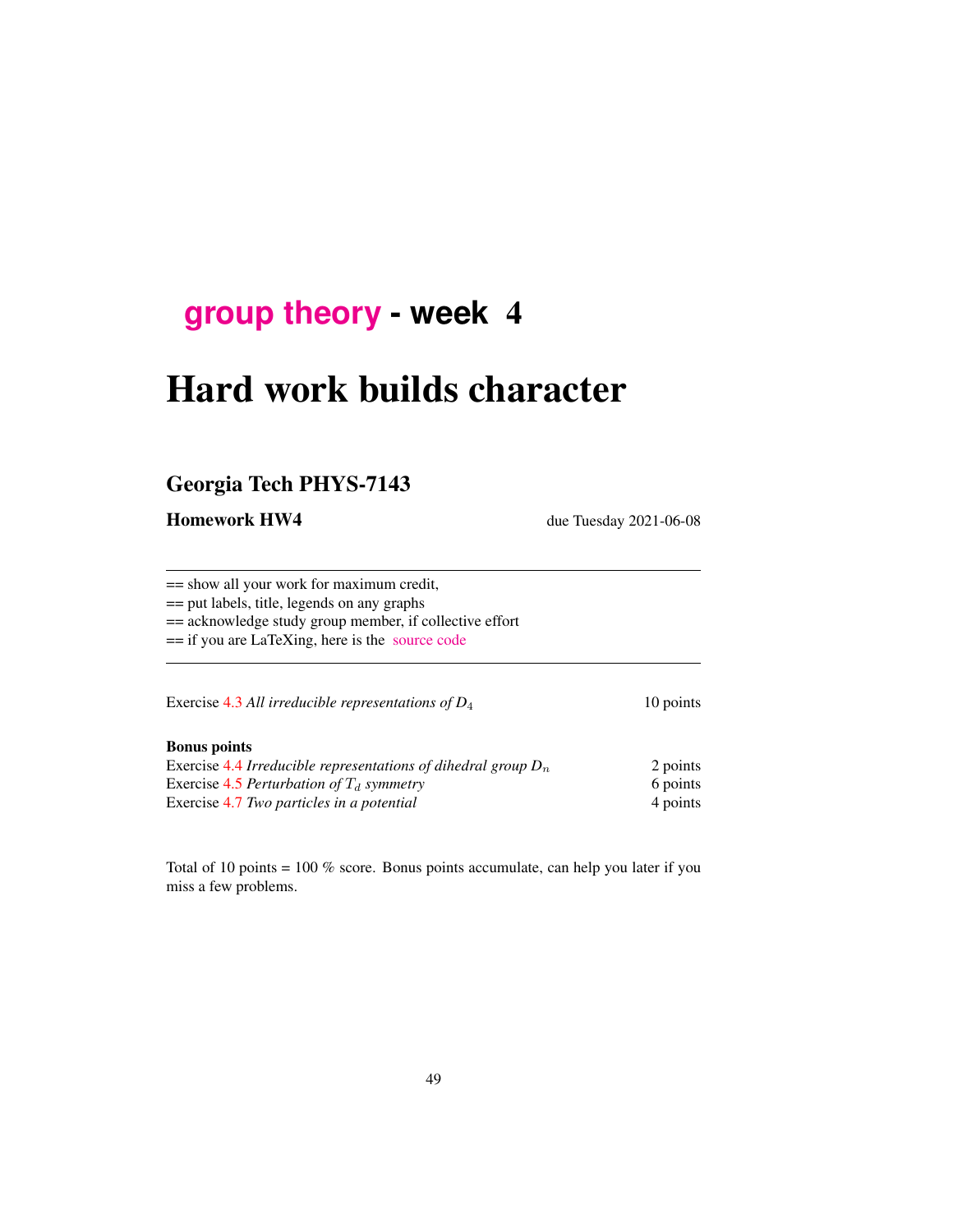| $D_3$                                                                           |            |            | $1 \mid r \mid r^2$                                               | $\sigma_1$                                                                         |            | $\sigma_2$ $\sigma_3$ |                 |                 |                  |                  |
|---------------------------------------------------------------------------------|------------|------------|-------------------------------------------------------------------|------------------------------------------------------------------------------------|------------|-----------------------|-----------------|-----------------|------------------|------------------|
|                                                                                 |            | r          | $r^2$                                                             | $\sigma_1$                                                                         | $\sigma_2$ | $\sigma_3$            | $D_3$           |                 | Co               | 3. ف             |
| $\begin{array}{c} r \\ r^2 \end{array}$ $\begin{array}{c} r \\ r^2 \end{array}$ |            |            |                                                                   |                                                                                    | $\sigma_1$ | $\sigma_2$            | $\mathcal{C}_1$ |                 | $\mathcal{C}_2$  | $\mathcal{C}_3$  |
|                                                                                 | $r^2$      |            | $\begin{array}{c c} & 1 & \sigma_3 \\ \hline & & r & \end{array}$ |                                                                                    | $\sigma_3$ | $\sigma_1$            | $\mathcal{C}_2$ | $\mathcal{C}_2$ | $2C_1+C_2$       | $2\mathcal{C}_3$ |
|                                                                                 | $\sigma_1$ | $\sigma_2$ |                                                                   | $\begin{array}{c c}\n\sigma_3 & \overline{1} & r \\ \tau_1 & r^2 & 1\n\end{array}$ |            |                       | $\mathcal{C}_3$ | $\mathcal{C}_3$ | $2\mathcal{C}_3$ | $3C_1+3C_2$      |
| $\sigma_1$ $\sigma_2$                                                           | $\sigma_2$ | $\sigma_3$ |                                                                   |                                                                                    |            | $\boldsymbol{r}$      |                 |                 |                  |                  |
| $\sigma_3$                                                                      | $\sigma_3$ | $\sigma_1$ | $\sigma_2$                                                        | $\lfloor r \rfloor$                                                                | $r^2$      |                       |                 |                 |                  |                  |

Table 4.1: The  $D_3 = C_{3v}$  group multiplication table. The same as table 2.1, but written as a class operator multiplication table.

## 2021-06-01 Lecture 5

# Character orthogonality theorem

- **Character orthogonality relations.** (10:53 min) Character defined. Character of identity = dimension of the representation. Character orthogonality stated as an average of the group over irrep characters (but not derived). Special cases checked. Completeness verified. Example: Reflection group in 1 dimension. Characters and their orthogonality checked.
- *A summary: it is all about class and character* (18:50 min)

Presumes knowledge of  $C_N$  irreps, argues that a reflection  $(D_N)$  mixes them up, thus reducing the number of irreps. 3-disk classes. Character is labelled by the class and the irrep label. Example: discrete Fourier transform is an  $[N \times N]$  unitary matrix. D<sub>4</sub> character table.

(extra) *Discussion: class and character* (7:01 min)

### 2021-06-01 Predrag Lecture 6

## Hard work builds character

Complete Dresselhaus *et al.* [\[1\]](#page-6-0) sects. 3.3 "Wonderful Orthogonality Theorem for Characters" to 3.8 "Setting up Character Tables" [\(click here\).](http://ChaosBook.org/library/Dresselhaus07.pdf) This material is also covered in Tinkham [\[7\]](#page-6-1) Chapter 3 *Theory of Group Representations*.

- 1. theory of finite groups are a natural generalization of discrete Fourier representations
- 2. it is all about class and character. "Character", in particular, I find very surprising - one complex number suffices to characterize a matrix!

PHYS-7143-21 week4 2021-07-29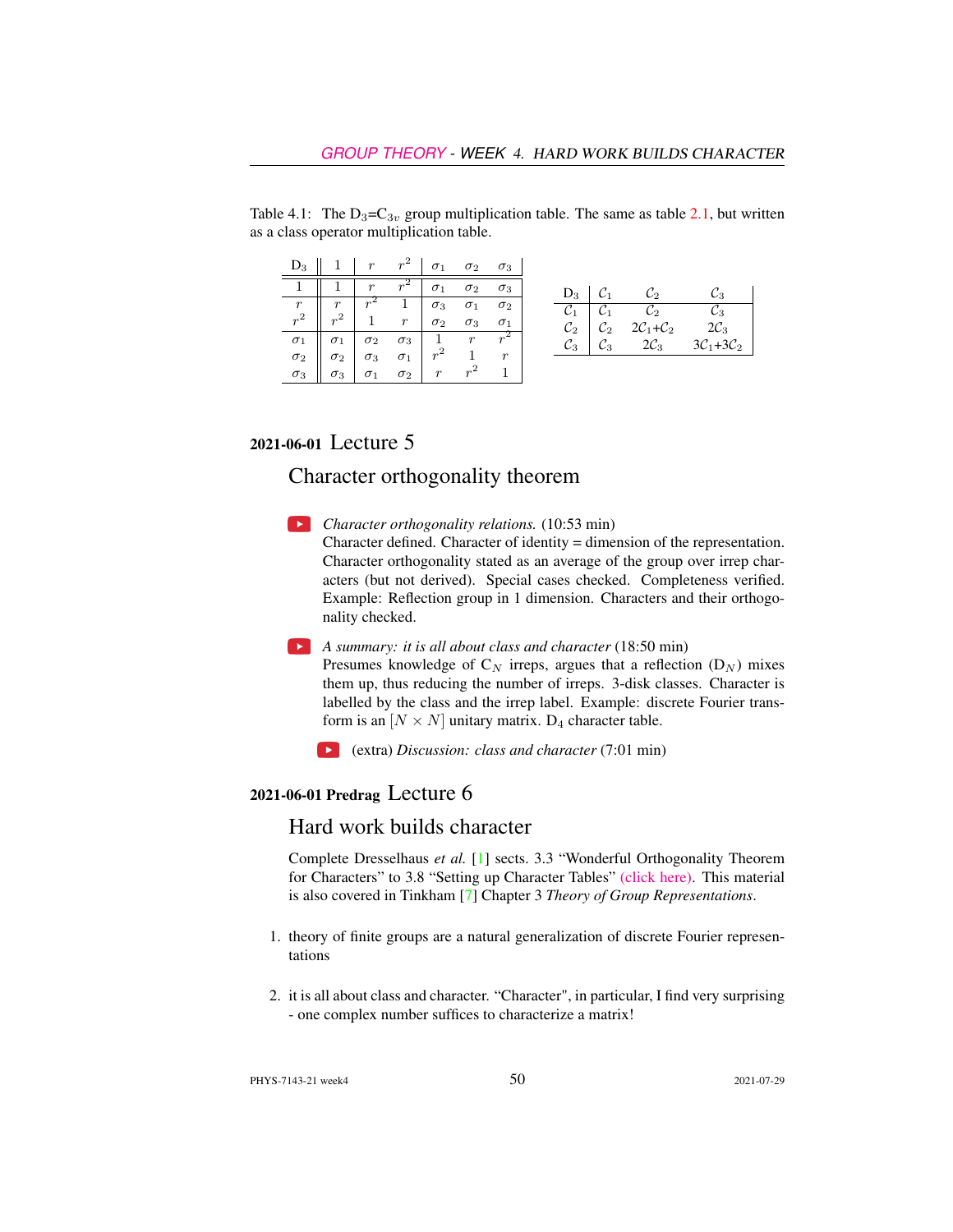## 4.1 Other sources (optional)

Group theory? It is all about class & character. — Predrag Cvitanovic,´ *One minute elevator pitch*

For a continuous group version of the character orthogonality theorem, see sect. 9.4. In particular, the replacement of an irrep matrix representation  $D^{(\mu)}(g)_a{}^b$  by its character  $\chi^{(\mu)}(g)$  (a single scalar quantity) leads to no loss of any of the matrix indices structure.

I enjoyed reading Mathews and Walker [\[6\]](#page-6-2) Chap. 16 *Introduction to groups*. You can download it from [here.](https://www.scribd.com/doc/225369262/Mathematical-Methods-of-Physics-2nd-Edition-Mathews-Walker) Goldbart writes that the book is "based on lectures by Richard Feynman at Cornell University." Very clever. Try working through the example of fig. 16.2: deadly cute, you get explicit eigenmodes from group theory alone. The main message is that if you think things through first, you never have to construct the representation matrices in explicit form - recasting the calculation in terms of invariants, such characters, will get you there much faster.

You might find Gutkin notes useful:

[Lect. 4](http://birdtracks.eu/course3/groups.pdf#chapter.4) *Representation Theory II*, up to Sect. 4.5 *Three types of representations*: Character tables. Dual character orthogonality. Regular representation. Indicators for real, pseudo-real and complex representations. See example [4.3](#page-6-3) "Irreps for quaternion multiplication table."

 $\rightarrow$ Oliver Pierson *ChaosBook.org chapter Discrete factorization - Character tables* (10:05 min)

Oliver Pierson *ChaosBook.org chapter Discrete factorization - Projection into invariant subspaces* (5:31 min)

[Lect. 5](http://birdtracks.eu/course3/groups.pdf#chapter.5) *Applications I. Vibration modes* go through Wigner's theorem,  $C_n$  symmetry and  $D_3$  symmetry. Study Example 5.1.  $C_n$  symmetry. More quantum mechanics applications follow in

[sect. 6.2](http://birdtracks.eu/course3/groups.pdf#section.6.2) *Applications II. Quantum Mechanics*, Sect. *2. Perturbation theory*.

Does the proof in the [Lect. 4](http://birdtracks.eu/course3/groups.pdf#chapter.4) *Representation Theory II Appendix* that the number of irreps equals the number of classes make sense to you? For an easy argument, see Vedensky [Theorem 5.2](http://www.cmth.ph.ic.ac.uk/people/d.vvedensky/groups/Chapter5.pdf) *The number of irreducible representations of a group is equal to the number of conjugacy classes of that group.* For a proof, work though Murnaghan [Theorem 7.](http://www.math.toronto.edu/murnaghan/courses/mat445/ch2.pdf) If you prefer a proof that your professor cannot understand, [click here.](http://mathoverflow.net/questions/102879/bijection-between-irreducible-representations-and-conjugacy-classes-of-finite-gr)

For the record (I retract the heady claim I made in class):

[Mathworld.Wolfram.com:](http://mathworld.wolfram.com/CharacterTable.html) "A character table often contains enough information to identify a given abstract group and distinguish it from others. However, there exist nonisomorphic groups which nevertheless have the same character table, for example  $D_4$  (the symmetry group of the square) and  $Q_8$  (the quaternion group)."<br>Fun read along these lines: Hart and Segerman [\[2\]](#page-6-4) discuss the distinction between

abstract groups and symmetry groups of objects. They exhibit two very different objects with

$$
D_4 = \langle r, \sigma \, | \, \sigma r \sigma = r^{-1}, r^4 = \sigma^2 = e \rangle \tag{4.1}
$$

symmetry (describing the group this way is called a *presentation* of D4), and explain the Cayley graph for  $D_4$  (its edges with arrows correspond to rotations, the other edges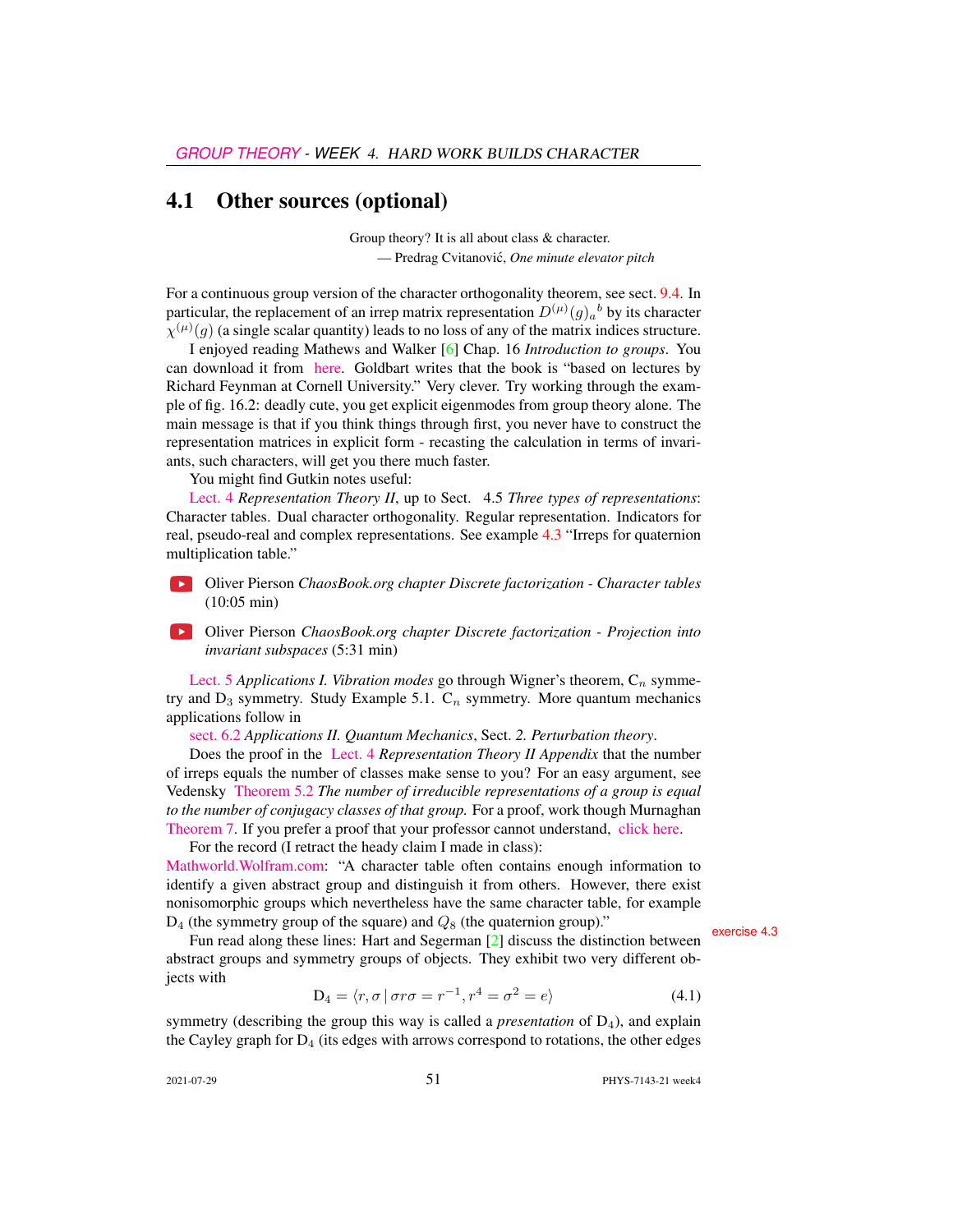correspond to reflections). For quaternions they discuss a 1-dimensional space group built of "monkey blocks" (but do not identify its crystallographic name).  $Q_8$  is a subgroup of the symmetries of the 3-dimensional sphere  $S^3$ , the unit sphere in  $\mathbb{R}^4$ . They offer a visualisation of the action of  $Q_8$  on a hypercube and construct a sculpture whose symmetry group is  $Q_8$ , using stereographic projection from the unit sphere in 4-dimensional space.  $Q_8$  is discussed here in example [4.3.](#page-6-3)

Simon Berman You would think that the analysis of three masses connected by har-monic strings, see figure [4.1,](#page-4-0) is a simple exercise finding irreps of  $D_3$  symmetry, but no, it merits a 2019 Phys. Rev. Lett., see Katz and Efrati [\[3\]](#page-6-5) *Self-driven fractional rotational diffusion of the harmonic three-mass system*. The article even starts with our figure [4.1.](#page-4-0) We continue the discussion in sect. 6.4.

**Example 4.1.**  $D_3$  **symmetry:** Reflections and rotations of a triangle, figure 2.5(c)

|  |  |  |  | $D(T) = \begin{pmatrix} 0 & 0 & 0 & 0 & 1 & 0 \\ 0 & 0 & 0 & 0 & 0 & 1 \\ 1 & 0 & 0 & 0 & 0 & 0 \\ 0 & 1 & 0 & 0 & 0 & 0 \\ 0 & 0 & 1 & 0 & 0 & 0 \\ 0 & 0 & 0 & 1 & 0 & 0 \end{pmatrix}, \qquad D(\sigma_1) = \begin{pmatrix} -1 & 0 & 0 & 0 & 0 & 0 \\ 0 & 1 & 0 & 0 & 0 & 0 \\ 0 & 0 & 0 & 0 & -1 & 0 \\ 0 & 0 & 0 & 0 & 0 & 1 \\ 0 & 0 & -1 &$      |  |  |  | (4.2) |
|--|--|--|--|---------------------------------------------------------------------------------------------------------------------------------------------------------------------------------------------------------------------------------------------------------------------------------------------------------------------------------------------------------|--|--|--|-------|
|  |  |  |  | $D(\sigma_2) = \begin{pmatrix} 0 & 0 & 0 & 0 & -1 & 0 \\ 0 & 0 & 0 & 0 & 0 & 1 \\ 0 & 0 & -1 & 0 & 0 & 0 \\ 0 & 0 & 0 & 1 & 0 & 0 \\ -1 & 0 & 0 & 0 & 0 & 0 \\ 0 & 1 & 0 & 0 & 0 & 0 \end{pmatrix}, \qquad D(\sigma_3) = \begin{pmatrix} 0 & 0 & -1 & 0 & 0 & 0 \\ 0 & 0 & 0 & 1 & 0 & 0 \\ -1 & 0 & 0 & 0 & 0 & 0 \\ 0 & 1 & 0 & 0 & 0 & 0 \\ 0 & 0 &$ |  |  |  | (4.3) |

 $G = \{ [e]; [g, g^2]; [\sigma_1, \sigma_2, \sigma_3] \}, \qquad \chi^{(1)} = \{1, 1, 1\}, \chi^{(2)} = \{1, 1, -1\}, \chi^{(3)} = \{2, -1, 0\}$  $r_i = \chi(e)\chi^{(i)}(e)/6;$   $r_i = \{1, 1, 2\}$   $\implies$   $D = 2E \oplus A_1 \oplus A_2.$ 

$$
P_i = \frac{1}{3} \sum_{g \in G} \chi^{(i)}(g) D(g)
$$
  
\n
$$
P_1 = \frac{1}{3} \begin{pmatrix} 0 & 0 & 0 & 0 & 0 & 0 \\ 0 & 1 & 0 & 1 & 0 & 1 \\ 0 & 0 & 0 & 0 & 0 & 0 \\ 0 & 1 & 0 & 1 & 0 & 1 \\ 0 & 0 & 0 & 0 & 0 & 0 \\ 0 & 1 & 0 & 1 & 0 & 1 \end{pmatrix}, \qquad P_2 = \frac{1}{3} \begin{pmatrix} 1 & 0 & 1 & 0 & 1 & 0 \\ 0 & 0 & 0 & 0 & 0 & 0 \\ 1 & 0 & 1 & 0 & 1 & 0 \\ 0 & 0 & 0 & 0 & 0 & 0 \\ 1 & 0 & 1 & 0 & 1 & 0 \\ 0 & 0 & 0 & 0 & 0 & 0 \end{pmatrix}
$$
(4.4)

*The 3 equal masses connected by harmonic springs system of figure [4.1](#page-4-0) is a textbook example of such system, see for example problems 6.37 and 9.16 in Kotkin and Serbo [\[4\]](#page-6-6)* Collection of Problems in Classical Mechanics*.*

PHYS-7143-21 week4 2021-07-29 2021-07-29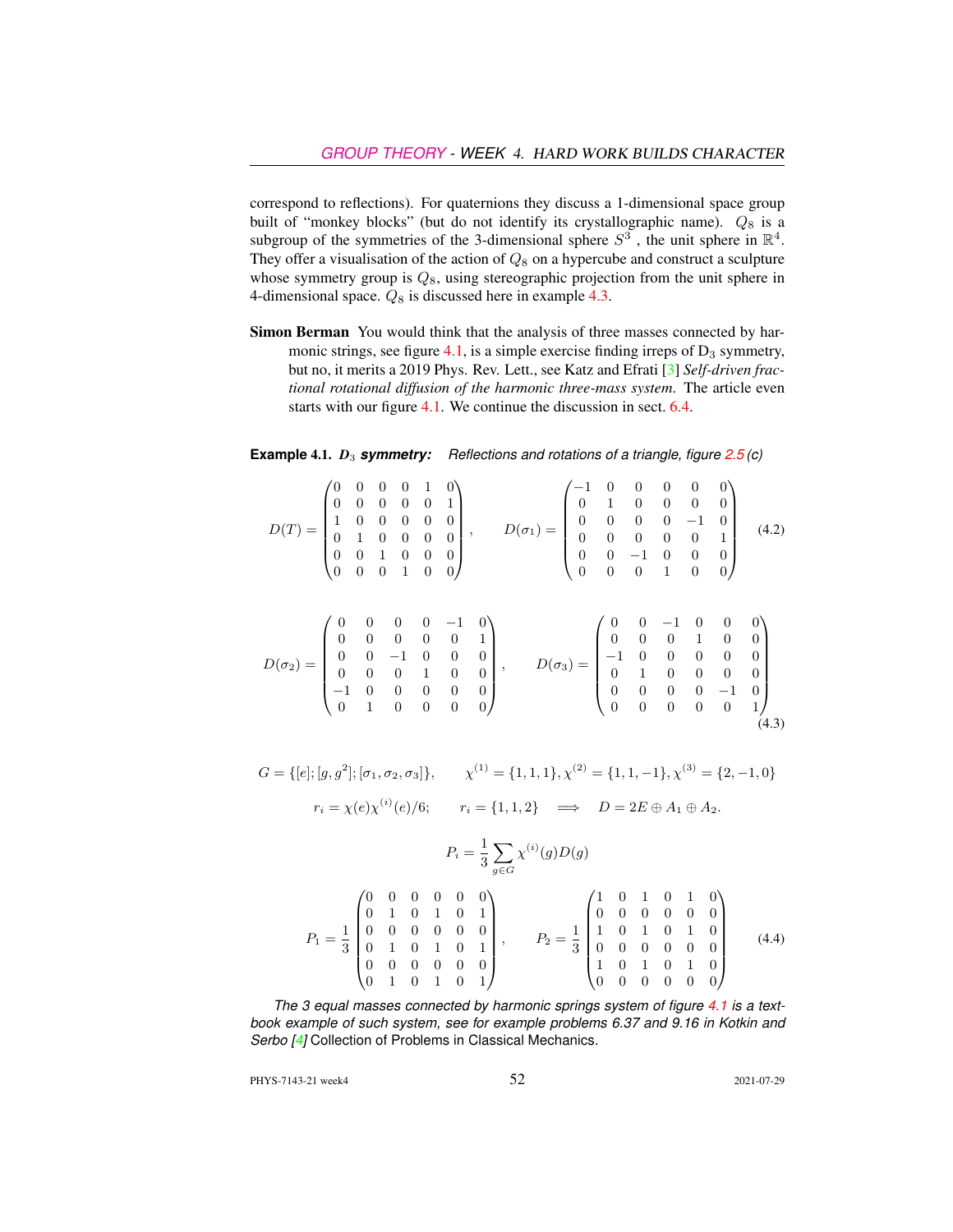

<span id="page-4-0"></span>Figure 4.1: Modes of a molecule with  $D_3$  symmetry. (B. Gutkin)

*The vibrational modes associated with the two 1-dimensional representations are given by*

$$
P_{1V} = \alpha \begin{pmatrix} 0 \\ 1 \\ 0 \\ 1 \\ 0 \\ 1 \end{pmatrix} \quad \text{and} \quad P_{2V} = \beta \begin{pmatrix} 1 \\ 0 \\ 1 \\ 0 \\ 1 \\ 0 \end{pmatrix},
$$

*respectively. Here*  $P_{1V}$  *represents symmetric mode shown in figure [4.1](#page-4-0) (red). The sec*ond mode  $P_{2V}$  corresponds to the rotations of the whole system. The projection opera*tor for the two-dimensional representation is*

$$
P_3 = \frac{2}{6}(2D(I) - D(T) - D(T^2)) = \frac{1}{3} \begin{pmatrix} 2 & 0 & -1 & 0 & -1 & 0 \\ 0 & 2 & 0 & -1 & 0 & -1 \\ -1 & 0 & 2 & 0 & -1 & 0 \\ 0 & -1 & 0 & 2 & 0 & -1 \\ -1 & 0 & -1 & 0 & 2 & 0 \\ 0 & -1 & 0 & -1 & 0 & 2 \end{pmatrix}
$$
(4.5)

*From this we have to separate two vectors corresponding to shift in* x and y directions.

$$
\eta_x = \begin{pmatrix} 1 \\ 0 \\ -1/2 \\ \sqrt{3}/2 \\ -1/2 \\ -\sqrt{3}/2 \end{pmatrix}, \qquad \eta_y = \begin{pmatrix} 0 \\ 1 \\ -\sqrt{3}/2 \\ \sqrt{3}/2 \\ \sqrt{3}/2 \\ -1/2 \end{pmatrix}
$$

$$
P_{3V} = \begin{pmatrix} 2 \\ 0 \\ \alpha \\ \frac{1}{\sqrt{6}} \begin{pmatrix} 2 \\ 0 \\ -1 \\ 0 \\ -1 \\ 0 \end{pmatrix} + \beta \frac{1}{\sqrt{2}} \begin{pmatrix} 0 \\ 0 \\ 1 \\ 0 \\ -1 \\ 0 \end{pmatrix} + \gamma \frac{1}{\sqrt{6}} \begin{pmatrix} 0 \\ 2 \\ 0 \\ -1 \\ 0 \\ -1 \end{pmatrix} + \delta \frac{1}{\sqrt{2}} \begin{pmatrix} 0 \\ 0 \\ 0 \\ 1 \\ 0 \\ -1 \end{pmatrix},
$$

$$
\xi_1 = \begin{pmatrix} 0 \\ 0 \\ 0 \\ 0 \\ -1 \end{pmatrix} + \delta \frac{1}{\sqrt{2}} \begin{pmatrix} 0 \\ 0 \\ 0 \\ 0 \\ -1 \end{pmatrix} + \delta \frac{1}{\sqrt{2}} \begin{pmatrix} 0 \\ 0 \\ 0 \\ 0 \\ -1 \end{pmatrix} + \delta \frac{1}{\sqrt{2}} \begin{pmatrix} 0 \\ 0 \\ 0 \\ 0 \\ -1 \end{pmatrix}.
$$

where  $\eta_x = \sqrt{3/2}(\xi_4 + \xi_1)$ ,  $\eta_y = \sqrt{3/2}(\xi_3 - \xi_2)$ . Vectors  $\xi_i$  *are columns of*  $P_3$  *and their* 

2021-07-29 53 PHYS-7143-21 week4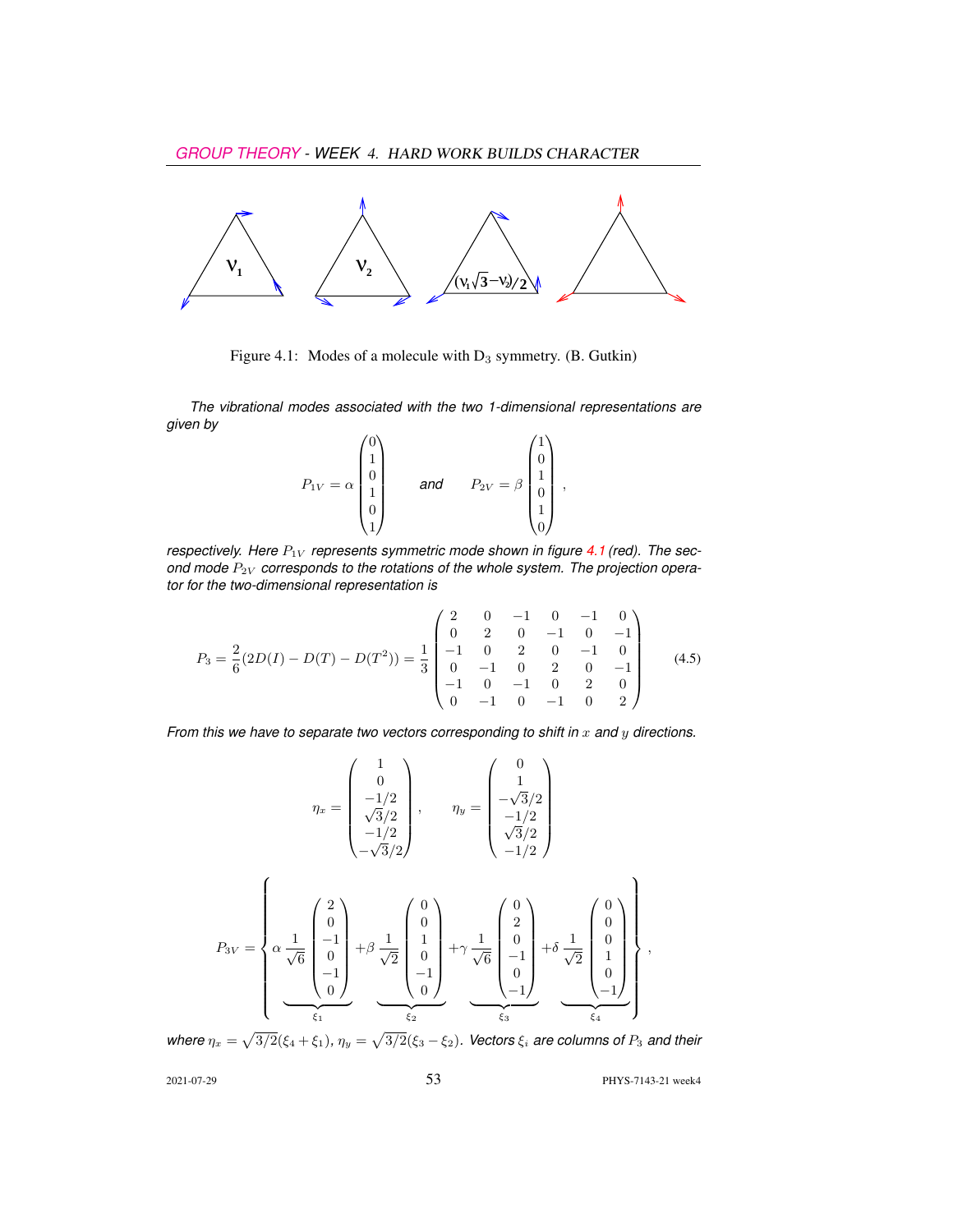*linear combinations. The orthogonal vectors are given by*

$$
\nu_1 = \sqrt{3/2}(\xi_1 - \xi_4) = \begin{pmatrix} 1 \\ 0 \\ -1/2 \\ -\sqrt{3}/2 \\ -1/2 \\ \sqrt{3}/2 \end{pmatrix}, \qquad \nu_2 = \sqrt{3/2}(\xi_2 + \xi_3) = \begin{pmatrix} 0 \\ 1 \\ \sqrt{3}/2 \\ -1/2 \\ -\sqrt{3}/2 \\ -1/2 \end{pmatrix}.
$$

*(B. Gutkin)*

**Example** 4.2. *(Pseudo)real and complex representations. There are three types of representation: real, pseudo-real and complex (see [Montaldi](https://www.maths.manchester.ac.uk/~jm/wiki/Representations/CharacterTheory) for details). For real representations matrices*  $D(g)$  *can be brought into real form such that*  $D_{ij}(g) = \bar{D}_{ij}(g)$ *. This implies in particular that all the characters are real. For pseudo-real representation the characters are also real but matrices* D(g) *cannot be brought into real form. Finally, for complex representations the characters are complex. In the last case* D(g) *and the conjugate*  $\bar{D}(g)$  *constitute two different representation (since they characters are different), while in the real and pseudo-real case both representations are equivalent,*  $i.e., \bar{D}(g) = UD(g)U^{\dagger}.$ 

*Indicator. To distinguish between three types of representations one looks at the indicator:*

$$
\text{Ind}(\alpha) = \frac{1}{|G|} \sum_{g \in G} \chi^{(\alpha)}(g^2) \in \{1, 0, -1\},\tag{4.6}
$$

*where* 1*,* −1*,* 0 *are obtained for real, complex and pseudo-real representations, respectively.*

*Proof: For a general irreducible representation we have*

<span id="page-5-0"></span>
$$
D^{(\alpha)}(g) = U \bar{D}^{(\beta)}(g) U^{\dagger}, \tag{4.7}
$$

where  $\alpha \neq \beta$  for a complex representation (since  $\chi^{(\alpha)}(g) \neq \bar{\chi}^{(\alpha)}(g)$ ) and  $\alpha = \beta$  for real and pseudo-real representations. From  $D^{(\alpha)}(g^2) = D^{(\alpha)}(g)D^{(\alpha)}(g)$  follows

$$
\text{Ind}(\alpha) = \sum_{i,j=1}^{m_\alpha} \sum_{k,n=1}^{m_\alpha} \sum_{g \in G} \frac{1}{|G|} \sum_{g \in G} U_{k,j} D_{i,k}^{(\alpha)}(g) \bar{D}_{j,n}^{(\beta)}(g) U_{ni}^\dagger,
$$

*with* m<sup>α</sup> *being dimension of* α*. By the orthogonality theorem this expression is zero for*  $\alpha \neq \beta$  which is the case of complex  $\alpha$ . For real and pseudo-real representations we *have*

$$
\textit{Ind}(\alpha) = \frac{1}{m_\alpha} {\rm tr}\, \left(U\bar{U}\right).
$$

*Now note, that for*  $\alpha = \beta$  *eq.* [\(4.7\)](#page-5-0) yields

$$
D^{(\alpha)}(g)U\overline{U}=U\overline{U}D^{(\alpha)}(g).
$$

*By the first Schur's lemma it follows then that*  $U\overline{U} = \gamma I$ , or  $U = \gamma U^{\top}$  *which also implies*  $\gamma^2=1.$  This leaves only two possibilities  $\gamma=1$  for real and  $\gamma=-1$  for pseudo-real *representations. In the first case we have*  $UU^{\top} = I$  *and*  $Ind(\alpha) = 1$ *, while in the second*  $\rho$  *one*  $UU^{\top} = -I$  and  $\text{Ind}(\alpha) = -1$ . Note finally, that  $1 = \det (U\bar{U}) = \gamma^{m_{\alpha}}$ . So  $\gamma = -1$ *might appear only if*  $m_\alpha$  *is even. In other words, a pseudo-real irreducible representation must be of even dimension.*

PHYS-7143-21 week4 2021-07-29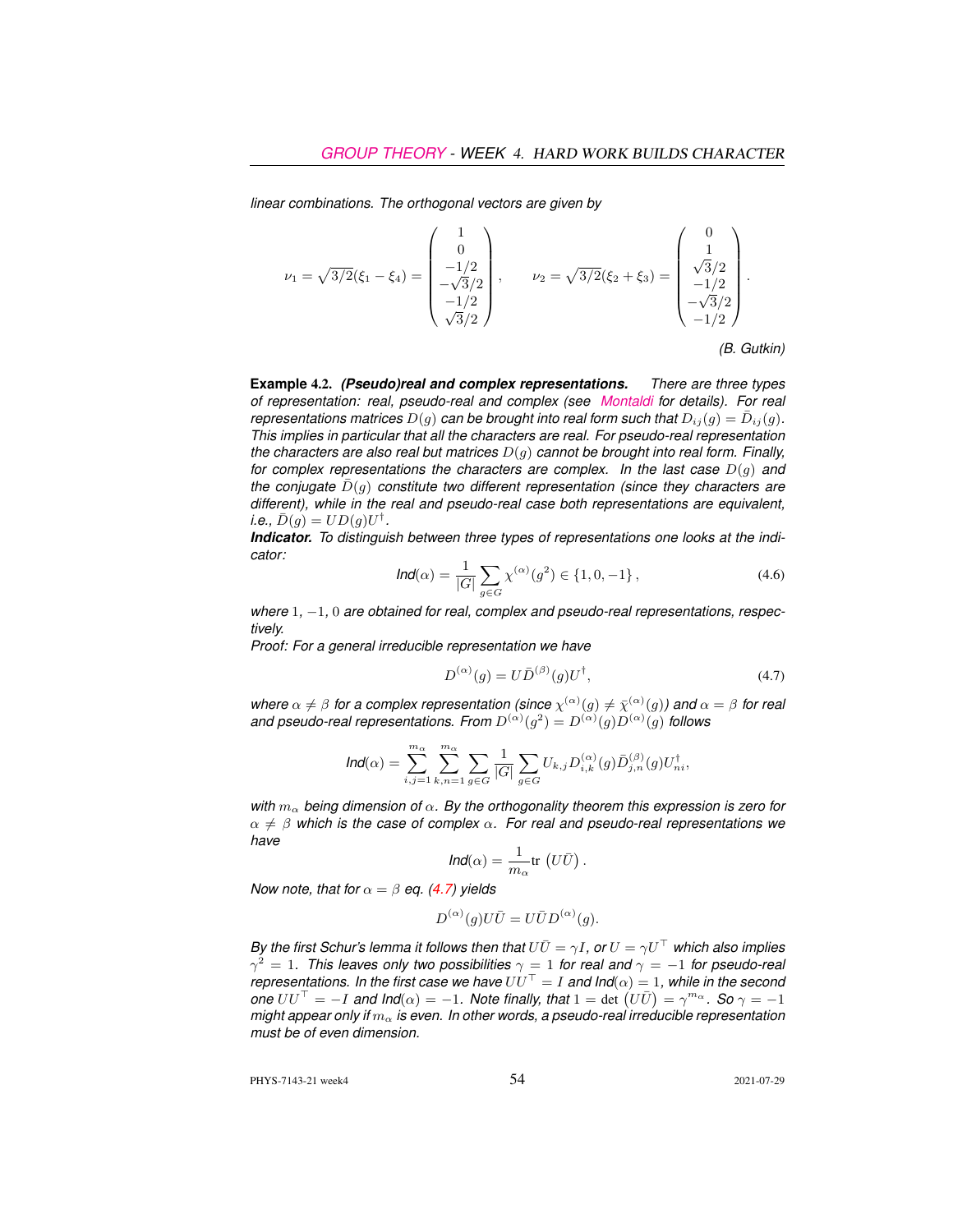<span id="page-6-3"></span>**Example** 4.3. *Quaternions: Quaternion multiplication table is*

 $\{\pm 1, \pm i, \pm j, \pm k\}$   $i^2 = j^2 = k^2$ ;  $ij = k$ .

*This group has five conjugate classes:*

$$
\{1\}, \{-1\}, \{\pm i\}, \{\pm j\}, \{\pm k\}.
$$

*The only possible solution for the equation*  $\sum_{i=1}^{5} m_i^2 = 8$  *is*  $m_i = 1, i = 1, \ldots 4, m_5 = 2$ *. In addition to fully symmetric representation, the other three one-dimensional representations are easy to find:*  $\chi(1) = 1, \chi(-1) = 1$ *, while*  $\chi(i) = -1, \chi(j) = -1, \chi(k) = 1$ *;*  $\chi(i) = -1, \chi(k) = -1, \chi(j) = 1$  or  $\chi(k) = -1, \chi(j) = -1, \chi(i) = 1$ . The two*dimensional representation can be find by the orthogonality relation:*

$$
2 + \chi(-1) \pm \chi(k) \pm \chi(i) \pm \chi(j) = 0, \implies \chi(-1) = -2, \chi(k) = \chi(i) = \chi(j) = 0.
$$

*Since the indicator equals*

$$
Ind = (2\chi(1) + 6\chi(-1))/8 = -1,
$$

*the last representation is pseudo-real. Note that this representation can be realized using Pauli matrices:*

 $\{\pm I, \pm \sigma_x, \pm \sigma_y, \pm \sigma_z\}.$ 

*(B. Gutkin)*

## References

- <span id="page-6-0"></span>[1] M. S. Dresselhaus, G. Dresselhaus, and A. Jorio, *[Group Theory: Application to](http://dx.doi.org/10.1007/978-3-540-32899-5) [the Physics of Condensed Matter](http://dx.doi.org/10.1007/978-3-540-32899-5)* (Springer, New York, 2007).
- <span id="page-6-4"></span>[2] V. Hart and H. Segerman, [The quaternion group as a symmetry group,](http://archive.bridgesmathart.org/2014/bridges2014-143.html) in [Proc.](http://archive.bridgesmathart.org/2014/bridges2014-143.html) [Bridges 2014: Mathematics, Music, Art, Architecture, Culture,](http://archive.bridgesmathart.org/2014/bridges2014-143.html) edited by G. H. G. Greenfield and R. Sarhangi (2014), pp. 143–150.
- <span id="page-6-5"></span>[3] O. Katz-Saporta and E. Efrati, ["Self-driven fractional rotational diffusion of the](http://dx.doi.org/10.1103/physrevlett.122.024102) [harmonic three-mass system",](http://dx.doi.org/10.1103/physrevlett.122.024102) Phys. Rev. Lett. 122[, 024102 \(2019\).](https://doi.org/10.1103/physrevlett.122.024102)
- <span id="page-6-6"></span>[4] G. L. Kotkin and V. G. Serbo, *[Collection of Problems in Classical Mechanics](http://books.google.com/books?vid=ISBN9781483186610)* (Elsevier, 2013).
- <span id="page-6-7"></span>[5] L. D. Landau and E. M. Lifshitz, *[Quantum Mechanics: Non-Relativistic Theory](https://archive.org/search.php?query=creator%3A%22L.D.+Landau+%26+E.M.+Lifshitz%22)* (Pergamon Press, Oxford, 1959).
- <span id="page-6-2"></span>[6] J. Mathews and R. L. Walker, *[Mathematical Methods of Physics](http://dx.doi.org/10.2307/2316002)* (W. A. Benjamin, Reading, MA, 1970).
- <span id="page-6-1"></span>[7] M. Tinkham, *[Group Theory and Quantum Mechanics](http://dx.doi.org/10.1016/c2013-0-01646-5)* (Dover, New York, 2003).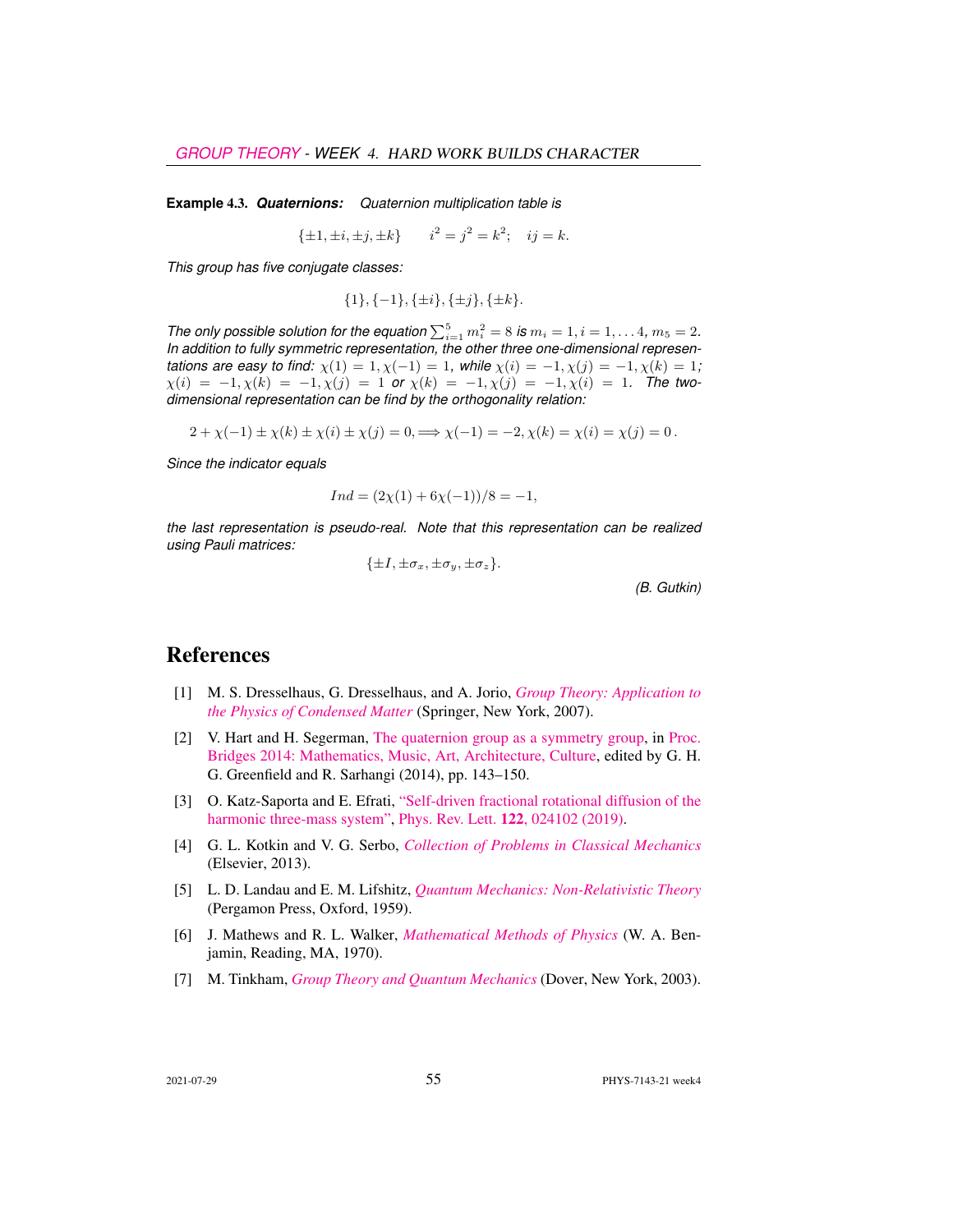## **Exercises**

- 4.1. **Characters of D<sub>3</sub>.** (continued from exercise 2.4) D<sub>3</sub>  $\cong$  C<sub>3v</sub>, the group of symmetries of an equilateral triangle: has three irreducible representations, two one-dimensional and the other one of multiplicity 2.
	- (a) All finite discrete groups are isomorphic to a permutation group or one of its subgroups, and elements of the permutation group can be expressed as cycles. Express the elements of the group  $D_3$  as cycles. For example, one of the rotations is (123), meaning that vertex 1 maps to 2,  $2 \rightarrow 3$ , and  $3 \rightarrow 1$ .
	- (b) Use your representation from exercise  $2.4$  to compute the  $D_3$  character table.
	- (c) Use a more elegant method from the group-theory literature to verify your  $D_3$  character table.
	- (d) Two  $D_3$  irreducible representations are one dimensional and the third one of multiplicity 2 is formed by  $[2\times2]$  matrices. Find the matrices for all six group elements in this representation.
- 4.2. Decompose a representation of  $S_3$ . As an illustration of the utility of the character orthonormality relations  $(3.1)$ , let's work out the reduction of the matrix representation of  $S_3$  permutations. The identity element acting on three objects [a b c] is a 3  $\times$  3 identity matrix,

$$
D(E) = \begin{pmatrix} 1 & 0 & 0 \\ 0 & 1 & 0 \\ 0 & 0 & 1 \end{pmatrix}
$$

Transposing the first and second object yields  $[b \ a \ c]$ , represented by the matrix

$$
D(A) = \begin{pmatrix} 0 & 1 & 0 \\ 1 & 0 & 0 \\ 0 & 0 & 1 \end{pmatrix}
$$

since

$$
\begin{pmatrix} 0 & 1 & 0 \\ 1 & 0 & 0 \\ 0 & 0 & 1 \end{pmatrix} \begin{pmatrix} a \\ b \\ c \end{pmatrix} = \begin{pmatrix} b \\ a \\ c \end{pmatrix}
$$

- 1. Find all six matrices for this representation.
- 2. Split this representation into its conjugacy classes.
- 3. Evaluate the characters  $\chi(C_j)$  for this representation.
- 4. Determine multiplicities  $c_a$  of irreps contained in this representation.
- 5. (bonus) Construct explicitly all irreps.
- 6. (bonus) Explain whether any irreps are missing in this decomposition, and why.
- <span id="page-7-0"></span>4.3. All irreducible representations of  $D_4$ . Dihedral group  $D_4$ , the symmetry group of a square, consists of 8 elements: identity, rotations by  $\pi/2$ ,  $\pi$ ,  $3\pi/2$ , and 4 reflections across symmetry axes:  $D_4 = \langle g, \sigma | g^4 = \sigma^2 = e, g\sigma = \sigma g^3 \rangle$ 
	- (a) Find all conjugacy classes.

PHYS-7143-21 week4 56 2021-07-29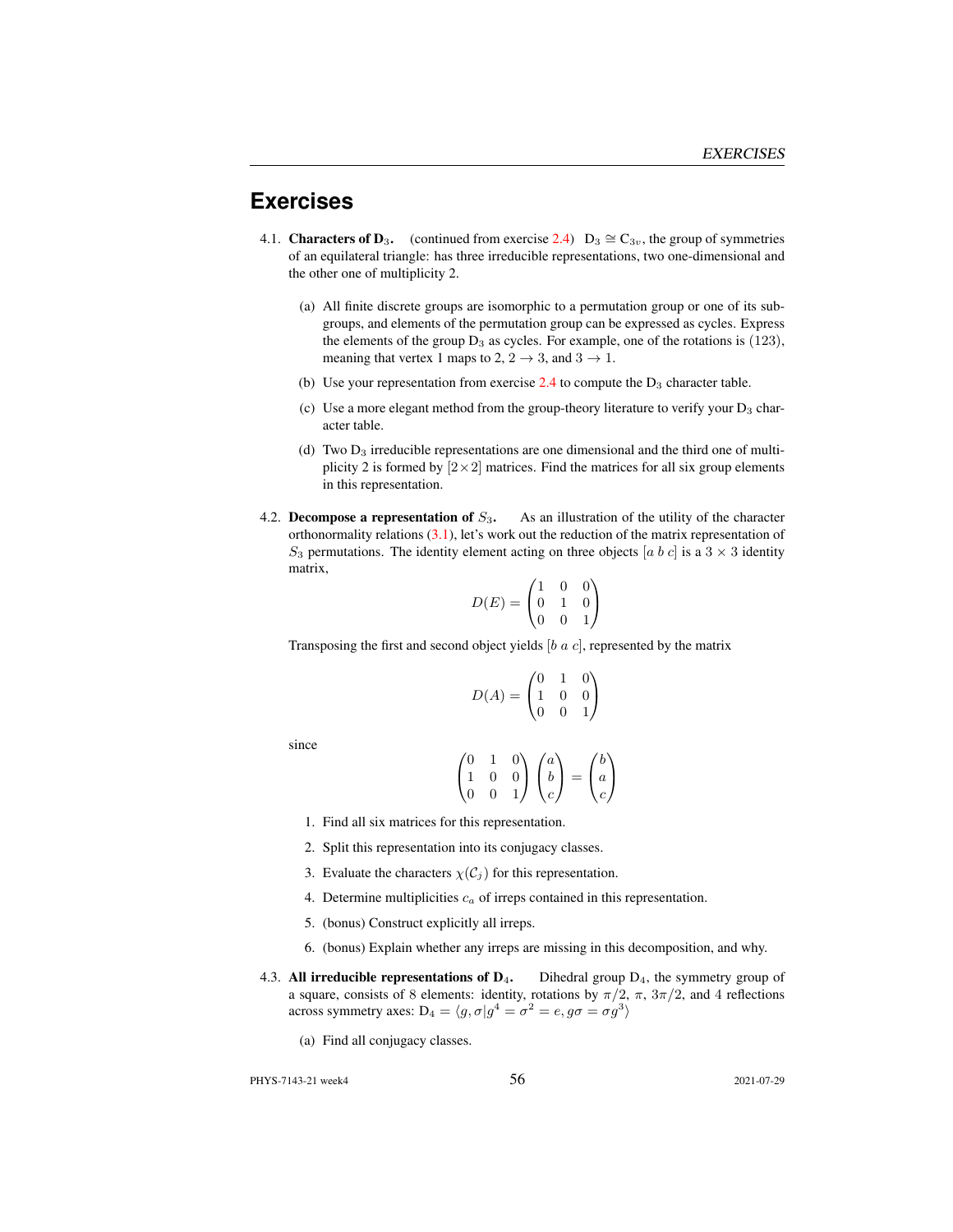(b) Determine the dimensions of irreducible representations using the relationship

<span id="page-8-2"></span>
$$
\sum_{i} d_i^2 = |G|,\t\t(4.8)
$$

where  $d_i$  is the dimension of *i*th irreducible representation.

- (c) Determine the remaining items of the character table.
- (d) Compare with the character table of quaternions, example [4.3.](#page-6-3) Are they the same or different?
- (e) Determine the indicators for all irreps of  $D_4$ . Are they the same as for the irreps of the quaternion group?

If you are at loss how to proceed, take a look at Landau and Lifschitz [\[5\]](#page-6-7) *Vol.3: Quantum Mechanics*

(Boris Gutkin)

#### <span id="page-8-0"></span>4.4. Irreducible representations of dihedral group  $D_n$ .

- (a) Determine the dimensions of all irreps of dihedral group  $D_n$ , n odd.
- (b) Determine the dimensions of all irreps of dihedral group  $D_n$ , n even.

This exercise is meant to be easy - guess the answer from the irreps dimension sum rule  $(4.8)$ , and what you already know about  $D_1$ ,  $D_3$  and  $D_4$ . Working out also  $D_2$  case (cut a disk into two equal halves) might be helpful. A more serious attempt would require counting conjugacy classes first. This exercise might help you later, when you are looking at irreps of the orthogonal groups  $O(n)$ ; turns out they are different for n odd or even  $n$ , and that has physical consequences: what you learn by working out a problem in 2 dimensions might be misleading for working it out in 3 dimensions.

#### <span id="page-8-1"></span>4.5. Perturbation of  $T_d$  symmetry.

A non-relativistic charged particle moves in an infinite bound potential  $V(x)$  with  $T<sub>d</sub>$ symmetry. Consult exercise 5.1 *Vibration Modes of* CH<sup>4</sup> for the character table and other  $T_d$  details.

(a) What are the degeneracies of the quantum energy levels? How often do they appear relative to each other (i.e., what is the level density)?

A weak constant electric field is now added now along one of the  $2\pi/3$  rotation axes, splitting energy levels into multiplets.

- (b) What is the symmetry group of the system now?
- (c) How are the levels of the original system split? What are the new degeneracies?

(Boris Gutkin)

#### 4.6. Selection rules for  $T_d$  symmetry.

The setup is the same as in exercise [4.5,](#page-8-1) but now assume that instead of a constant field, a time dependent electric field  $\mathbf{E}_0 \cos(\omega t)$  is added to the system, with  $\mathbf{E}_0$  not necessarily directed along any of the symmetry axes. In general, when  $|E_n - E_m| = \hbar \omega$ , such time-dependent perturbation induces transitions between energy levels  $E_n$  and  $E_m$ .

(a) What are the selection rules? Between which energy levels of the system are transitions possible?